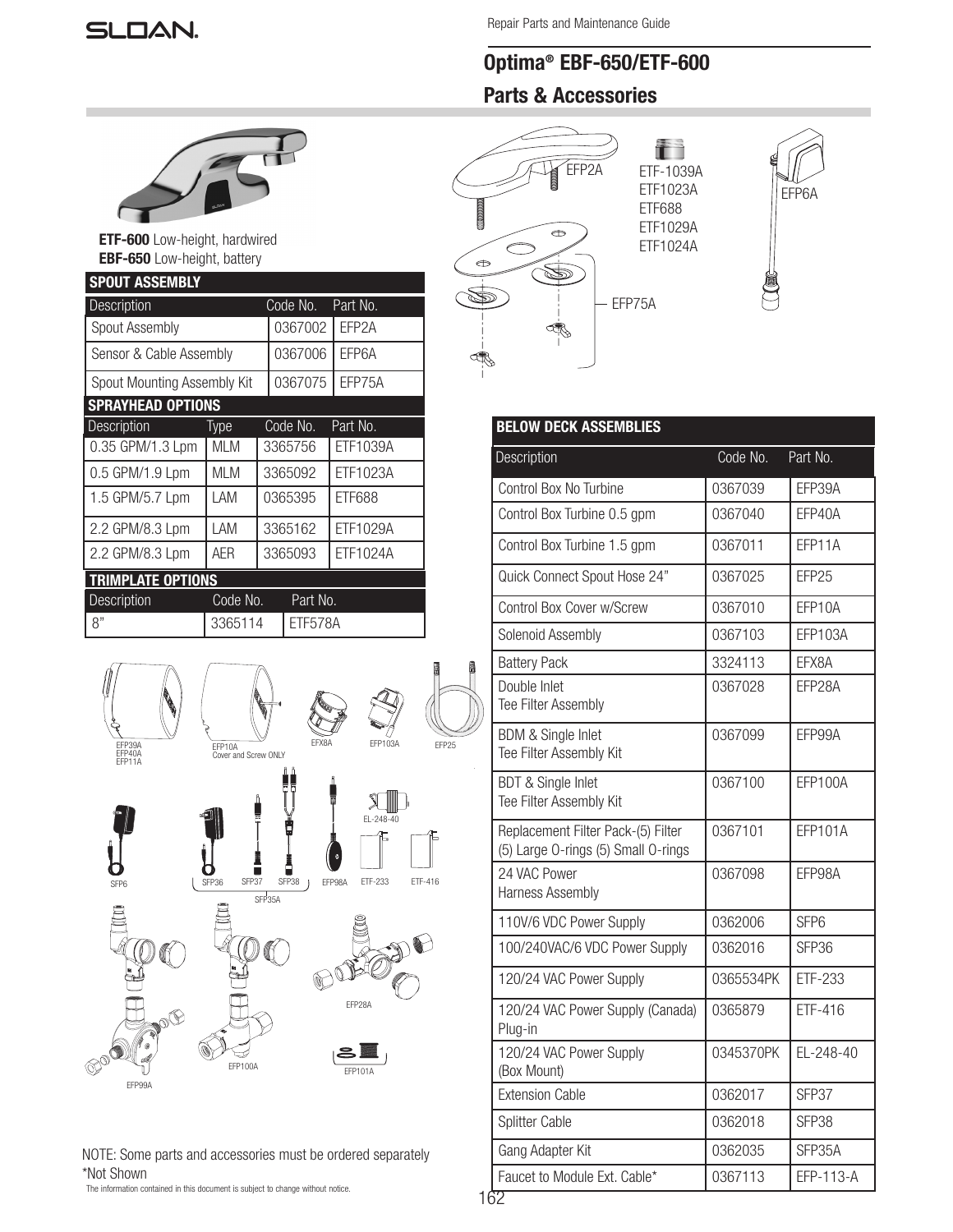

# Optima® EBF-650/ETF-600 Parts & Accessories

# TROUBLESHOOTING INSTRUCTIONS FOR OPTIMA SENSOR ACTIVATED LAVATORY FAUCETS WITH THE NEW OPTIMA CONTROL BOXES AND THE SLOAN CONNECT SMARTPHONE APP.

NOTE: To automatically check battery strength, troubleshoot, diagnose and report faucet issues with a wireless device, use the Sloan SmartPhone APP. The APP is available free-of-charge at the Apple iPhone APP store for iOS devices or the Google Play APP store for Android devices. For more information about the APP and its capabilities please visit www.Sloan.com.

# FAUCET TROUBLESHOOTING GUIDE

# LED indicator light in the IR (infrared) sensor is red.

A. Battery power is low.

 Install four (4) new AA sized alkaline batteries. Check that the orientation of each battery matches the positive (+) and negative (–) symbols shown in the bottom of the battery compartment. Re-attach battery compartment to control module. Green LED will illuminate. If the Green LED does not illuminate, remove battery compartment for 10 seconds and return into place.

# Faucet DOES NOT function.

A. Batteries not installed or are exhausted.

 Install four (4) AA sized alkaline batteries. Check that the orientation of each battery matches the positive (+) and negative (–) symbols shown in the bottom of the battery compartment. Reattach battery compartment to control module. Green LED will illuminate. If the Green LED does not illuminate, remove battery compartment for 10 seconds and return into place.

- B. Power Cable not installed (Hardwire models). IInstall power cable and check connection.
- C. Sensor Cable not installed.

Install sensor cable and check connection. Confirm connection guide markings are aligned.

- D. Sensor range is set too short and is not detecting the target.
- Increase sensor detection range.

# Sensor is activated but faucet DOES NOT deliver water.

- A. Faucet has initiated its adaptive sensing calibration program. Wait 60 seconds before activating faucet.
- B. Solenoid Cable not connected.
	- Check solenoid cable connection. Confirm connection guide markings are aligned.

# Sensor Range Requires Manual Adjustment.

Sensor Range is measured in units from 1 to 5, with 1 being closest to the faucet and 5 being farthest from the faucet. The factory default Sensor Range is 3.

- A. To determine what the current Sensor Range setting is, press the red "Sensor" button on the upper right hand corner of the Optima Control Box for 1 second. Five seconds after pressing the button, the green LED beside it will blink to indicate the Sensor Range setting. For example, if it is set at 2, the green LED will blink 2 times.
- B. To adjust the Sensor Range, press and hold the red "Sensor" button for three seconds and release once the green LED comes on to indicate that you are in Sensor Range adjustment mode. Then press the "Sensor" button one second at a time for however many times you wish to increase the range. For example, if the Sensor Range is set at 2 and you wish to increase it to 4, press the "Sensor" button two times for one second each time..
- C. If you wish to decrease the Sensor Range, follow the same procedure to enter into Sensor Range adjustment mode, and then press the "Sensor" button one second at a time. The button is designed to go up to 5 units and then back down to 1 unit. For example, if the Sensor Range is set at 4 and you wish to decrease it to 2, press the "Sensor" button three times for one second each time.
- D. To conform your changes, wait 5 seconds and then press the red "Sensor" button on the upper right hand corner of the Optima Control Box for 1 second. Five seconds after pressing the button, the green LED beside it will blink to indicate the Sensor Range setting. For example, if it is now set at 2, the green LED will blink 2 times.

# Solenoid produces an audible "CLICK" when an object is placed in the detection zone of the sensor but NO water flows.

- A. Water supply to faucet is not open.
- Open supply stop(s).
- B. Inlet fitting filter is clogged.
- Remove, clean, and reinsert. Replace with EBF1004 solenoid filter kit if necessary.
- C. Aerator or spray head is clogged.
	- Remove, clean, and reinsert.